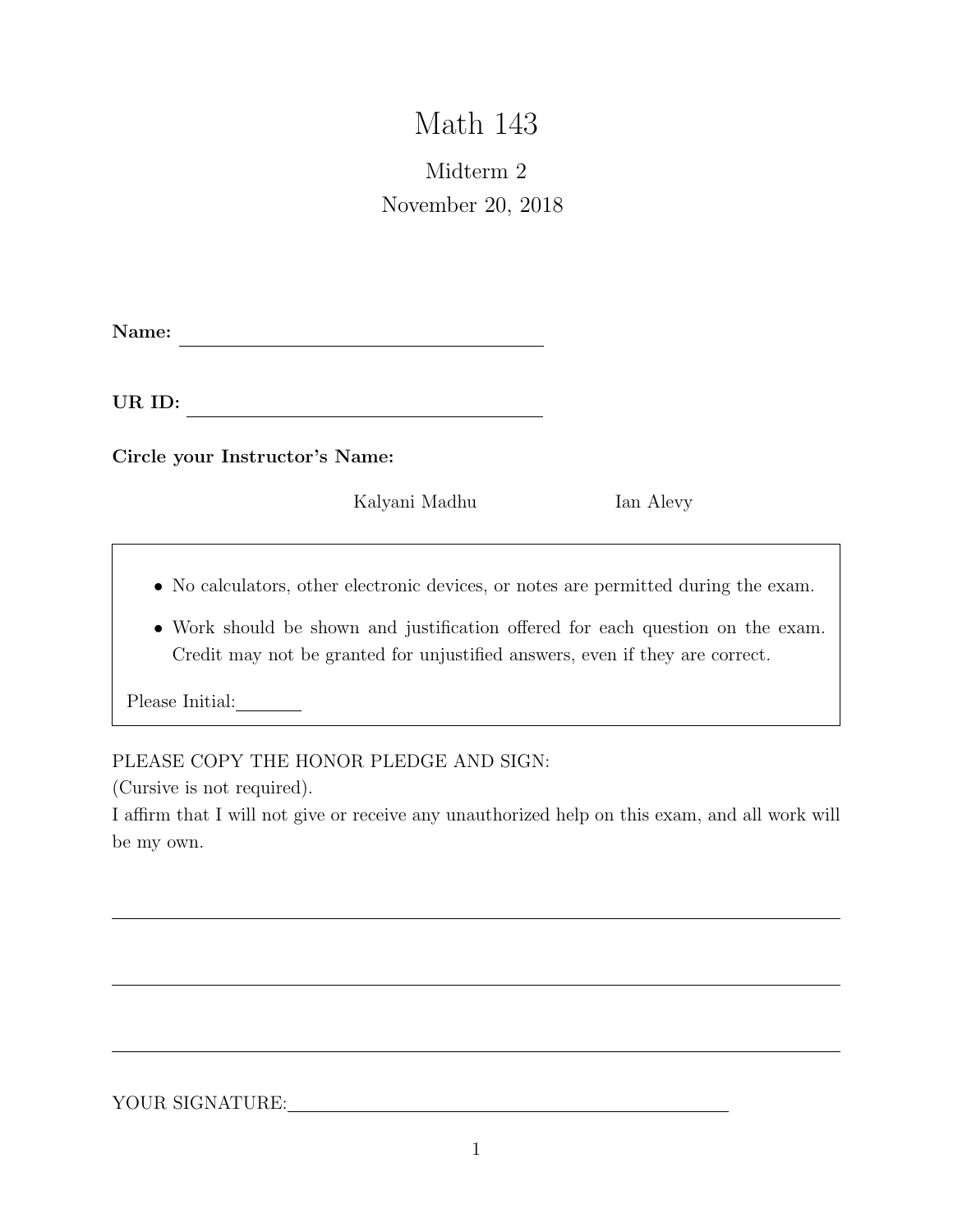#### 1. (15 points)

(a) (10 pts) Use the integral test to show the convergence of

$$
\sum_{n=1}^{\infty} \frac{1}{\sqrt{n}e^{\sqrt{n}}}.
$$

(b) (5 pts) If we use

$$
S_4 = \frac{1}{e} + \dots + \frac{1}{2e^2}
$$

to estimate the sum of the series, what is the upper bound on the error given by the **integral test**? (Recall that the error is  $R_4$ , which equals  $S - S_4$ .)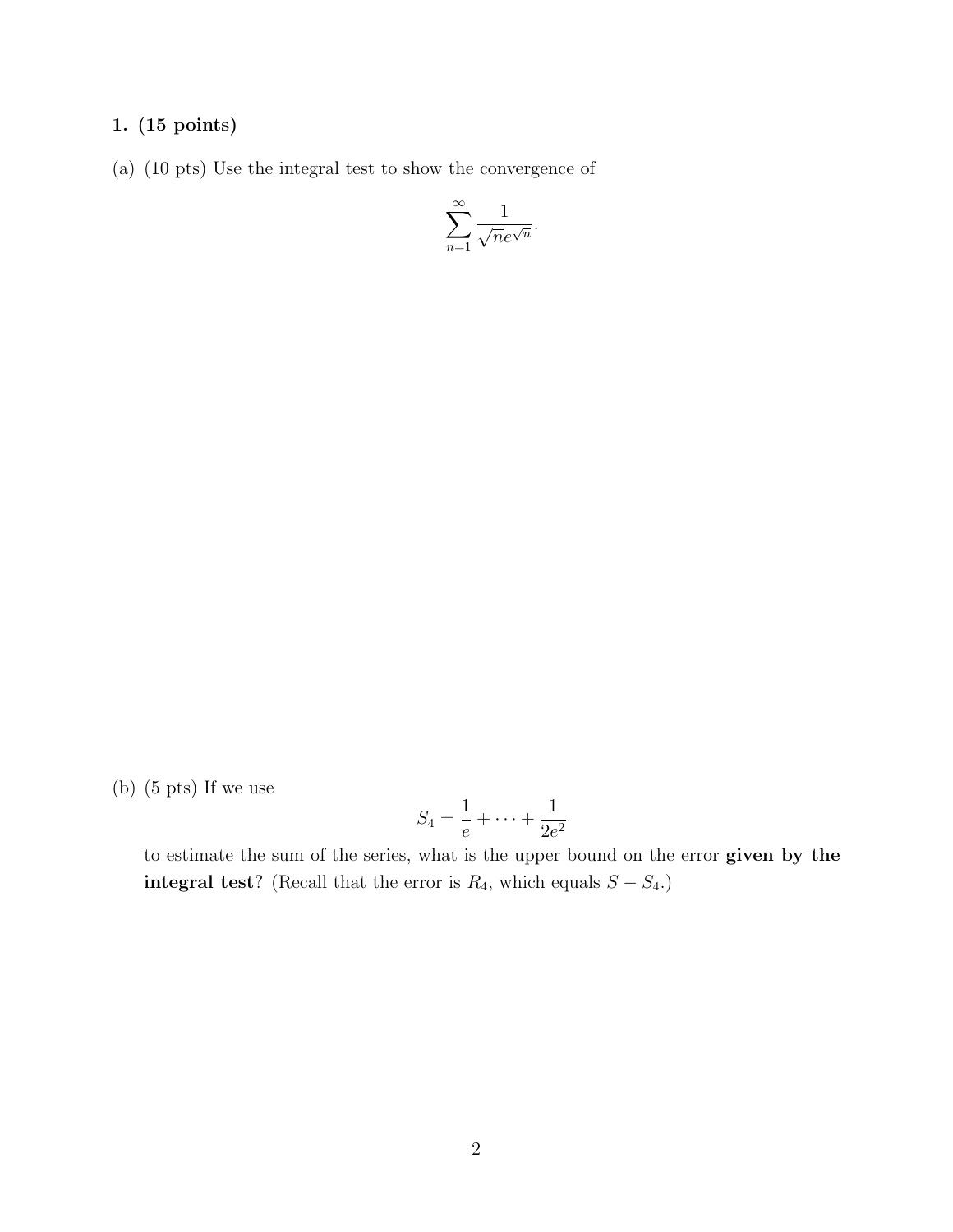## 2. (15 points)

Consider the series

$$
\sum_{n=1}^{\infty} (-1)^{n-1} \frac{e^{1/n}}{n}.
$$

(a) (12 pts) Use the alternating series test to determine if the series converges. (Credit will not be offered if you use another test.)

(b) (3 pts) Is the series conditionally convergent, absolutely convergent, or both? Why?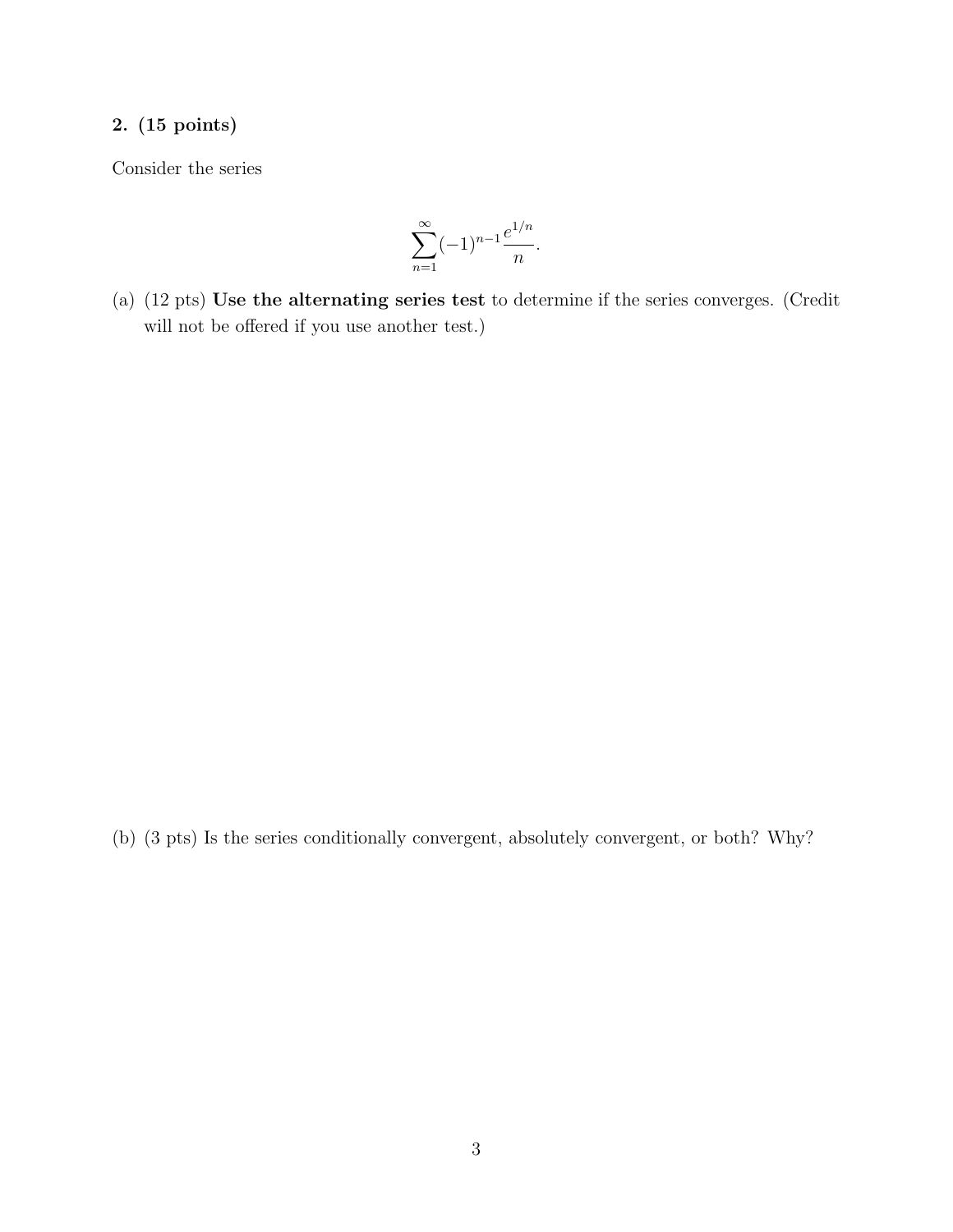3. (50 points) Determine whether or not the following series converge or diverge. If they converge state if they converge conditionally or absolutely. Show your work and state which test you use.

Here is an example showing what a correct answer should look like:

$$
\sum_{n=1}^{\infty} \frac{1}{n^5 + 1}
$$

Answer: The terms of this series satisfy

$$
0 < \frac{1}{n^5 + 1} < \frac{1}{n^5}.
$$

Since  $\sum_{n=1}^{\infty}$ 1  $\frac{1}{n^5}$  is a convergent p-series  $(p = 5 > 1)$ , we may conclude that the given series converges by the comparison test. This series is absolutely convergent, because its terms are positive.

(a) 
$$
\sum_{n=1}^{\infty} \frac{1}{n^2 \ln(n+1)}
$$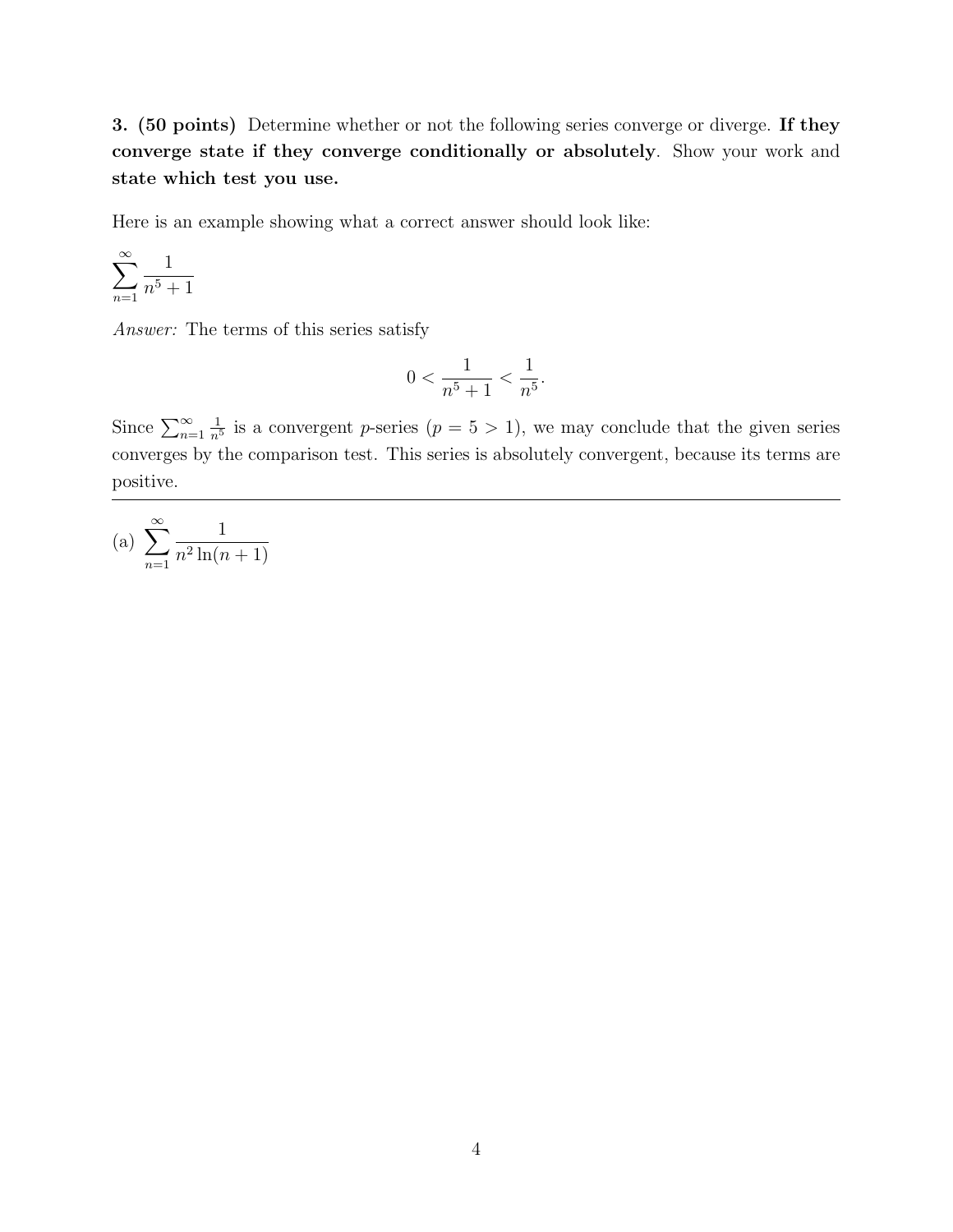(b) 
$$
\sum_{n=1}^{\infty} n^{1/n}
$$

(c) 
$$
\sum_{n=1}^{\infty} \frac{(-2)^n}{n^n}
$$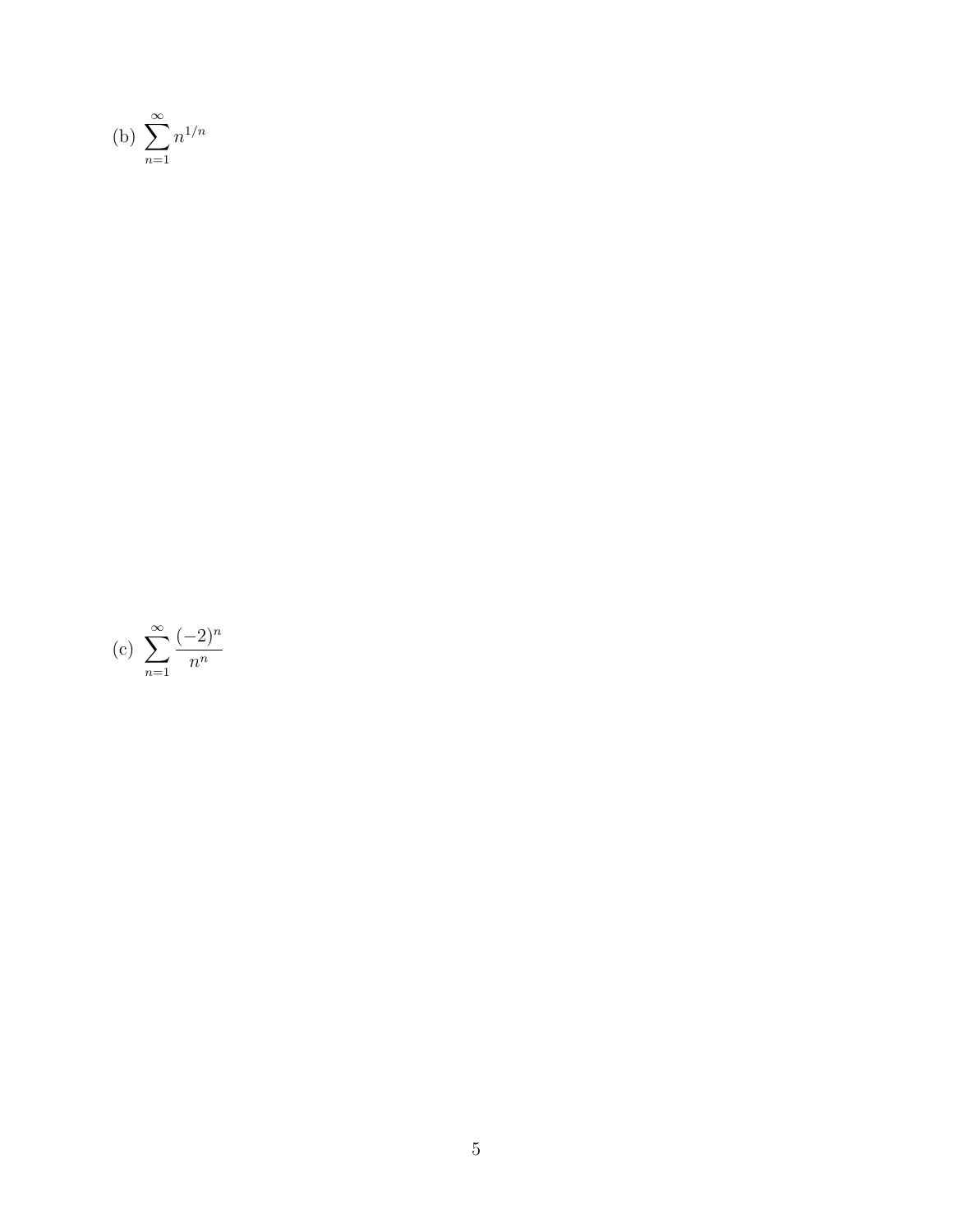(d) 
$$
\sum_{n=1}^{\infty} (-1)^{n+1} \frac{n^2 2^n}{n!}
$$

(e) 
$$
\sum_{n=1}^{\infty} \frac{\sqrt{5n-4}}{n+3}
$$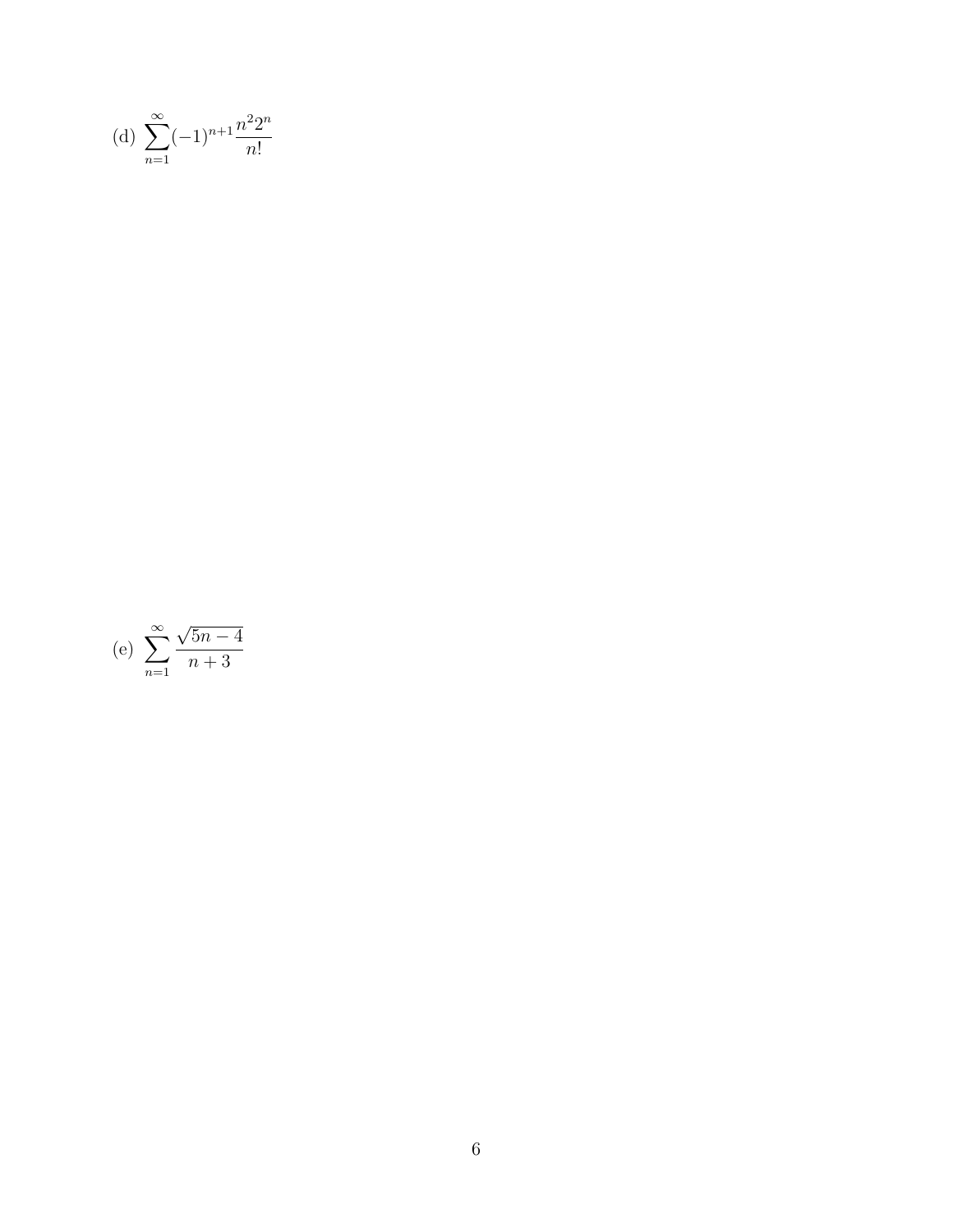4. (20 points) Find the interval of convergence of the following power series.

$$
(a) \sum_{n=1}^{\infty} \frac{(2x)^n}{n^2}
$$

Answer: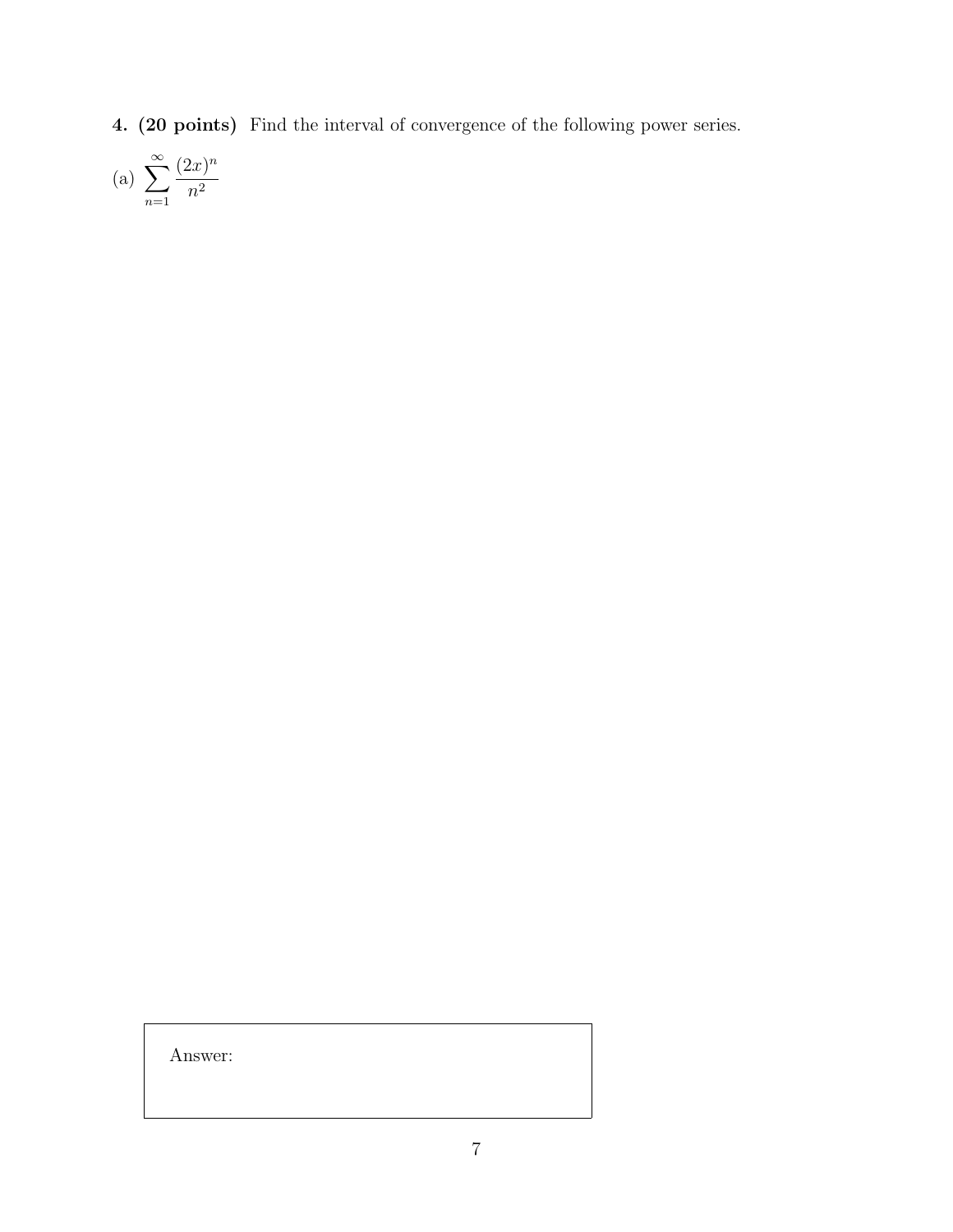$Answer:$ 

(b) 
$$
\sum_{n=1}^{\infty} \frac{(-5)^n (x+2)^n}{4^n}
$$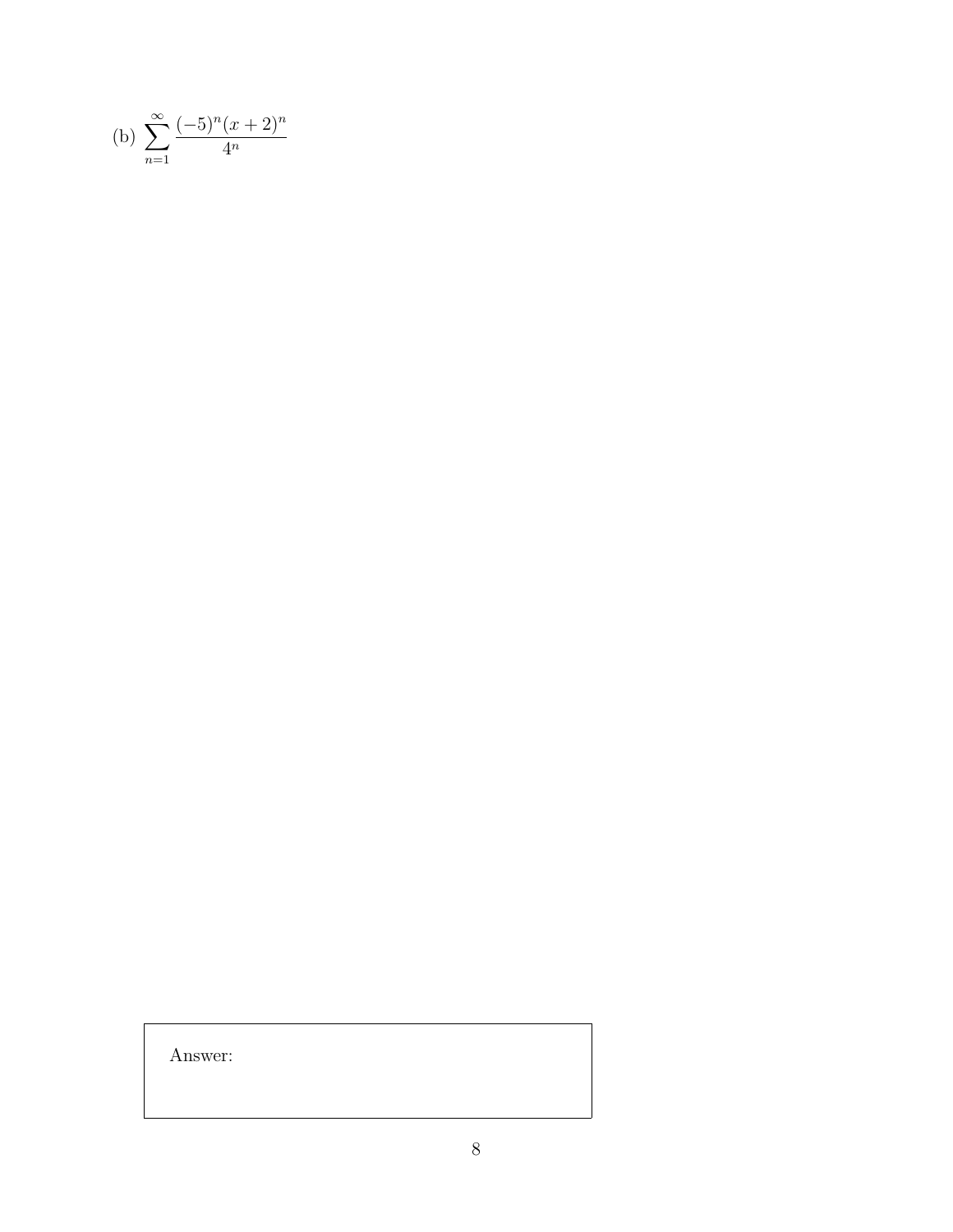## BONUS QUESTION: (1 point each)

Consider the power series

$$
\sum_{n=0}^{\infty} \frac{(-1)^A x^n}{n^B}.
$$

For each of the intervals below, find an  $A$  and a  $B(A \text{ and } B \text{ could be constants or functions})$ of  $n$ ) so that the given interval is the interval of convergence of the series.

| (a) $(-1,1)$            | $A = \underline{\hspace{1cm}} B = \underline{\hspace{1cm}}$        |
|-------------------------|--------------------------------------------------------------------|
|                         |                                                                    |
| (b) $[-1, 1)$           | $A = \underline{\hspace{1cm}} B = \underline{\hspace{1cm}}$        |
|                         |                                                                    |
| (c) $(-1, 1]$           | $A = \underline{\hspace{1cm}} \qquad B = \underline{\hspace{1cm}}$ |
|                         |                                                                    |
| (d) $[-1, 1]$           | $A = \_$ $B = \_$                                                  |
| (e) ${0}$               | $A = \_$ $B = \_$                                                  |
|                         |                                                                    |
| (f) $(-\infty, \infty)$ | $A = \_$ $B = \_$                                                  |